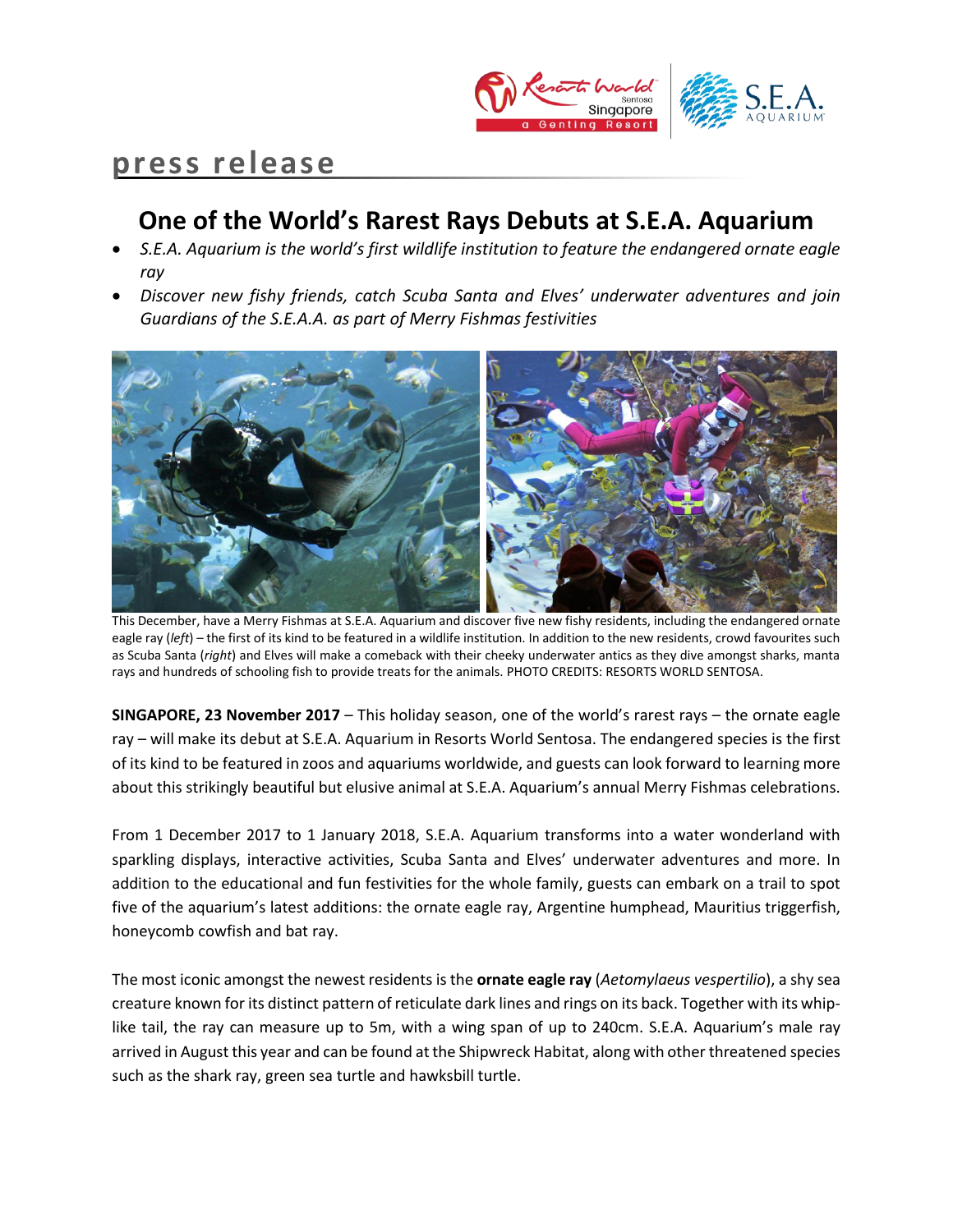Mr Jason Horkin, Senior Vice President of Attractions, Resorts World Sentosa, said: "The ornate eagle ray is indeed an extremely rare and precious wonder in our marine life collection. We are pleased it has settled comfortably into its new home at S.E.A. Aquarium and has even responded positively to our aquarists during feeding sessions. There's so much to learn about the ornate eagle ray: little is known about this species and we plan to study as much as we can to broaden our scientific knowledge and understanding, and support the conservation of this rare beauty. In the long run, we hope to collaborate with reputable institutions to introduce females to our male ray to kickstart the world's first conservation breeding programme for this species under human care."

The ornate eagle ray is listed as "Endangered" in the IUCN\* Red List of Threatened Species. The main threat to the species is accidental capture by fishermen in the waters of Australia, India, Indonesia, Malaysia, Maldives, Taiwan and Thailand. In addition, the species has a low reproduction rate.

In addition to the new fishy residents, crowd favourites such as **Scuba Santa and Elves** will make a comeback with their cheeky underwater antics as they dive amongst sharks, majestic manta rays and hundreds of schooling fish to provide special enrichment treats for the animals. Guests can also observe up-close the aquarium's male giant Pacific octopus during feeding time as it uses its tentacles to reach out for hidden treats in a box – a perfect enrichment toy for these highly intelligent animals.

Guests can learn more about the growing plastic pollution problem at conservation booths. Those who wish to play a more active role in ocean conservation can sign up for the new **Guardians of the S.E.A.A.** membership at S\$8 to enjoy exclusive perks such as invitations to members-only conservation activities, talks, workshops and events.

Merrymakers can marvel at a dazzling **3.2-metre tall Fishmas tree** made of over 300 plastic bottles assembled by young environmentalists, and get creative with Scrooge and learn how to use recycled materials to transform them into Christmas ornaments. Guests can also purchase reusable canvas bags and have fun colouring them to create personalised, ocean-friendly gifts for their loved ones. Those hungry for a quick bite can indulge in Mrs Claus' festive cupcake treats at her sweet-smelling bakery near the Open Ocean Habitat.

As part of the holiday festivities, kids can look forward to meeting the aquarium's adorable mascots – Mai the manta ray and Sam the hammerhead shark – all decked out in Christmas outfits. Singapore residents enjoy discounts on admission at S\$30 for an adult one-day ticket (U.P. S\$34), and S\$18 for a child/senior citizen ticket (U.P. S\$24).

Refer to Appendix A for more information on the five new species and Merry Fishmas festivities.

*\*IUCN – International Union for Conservation of Nature*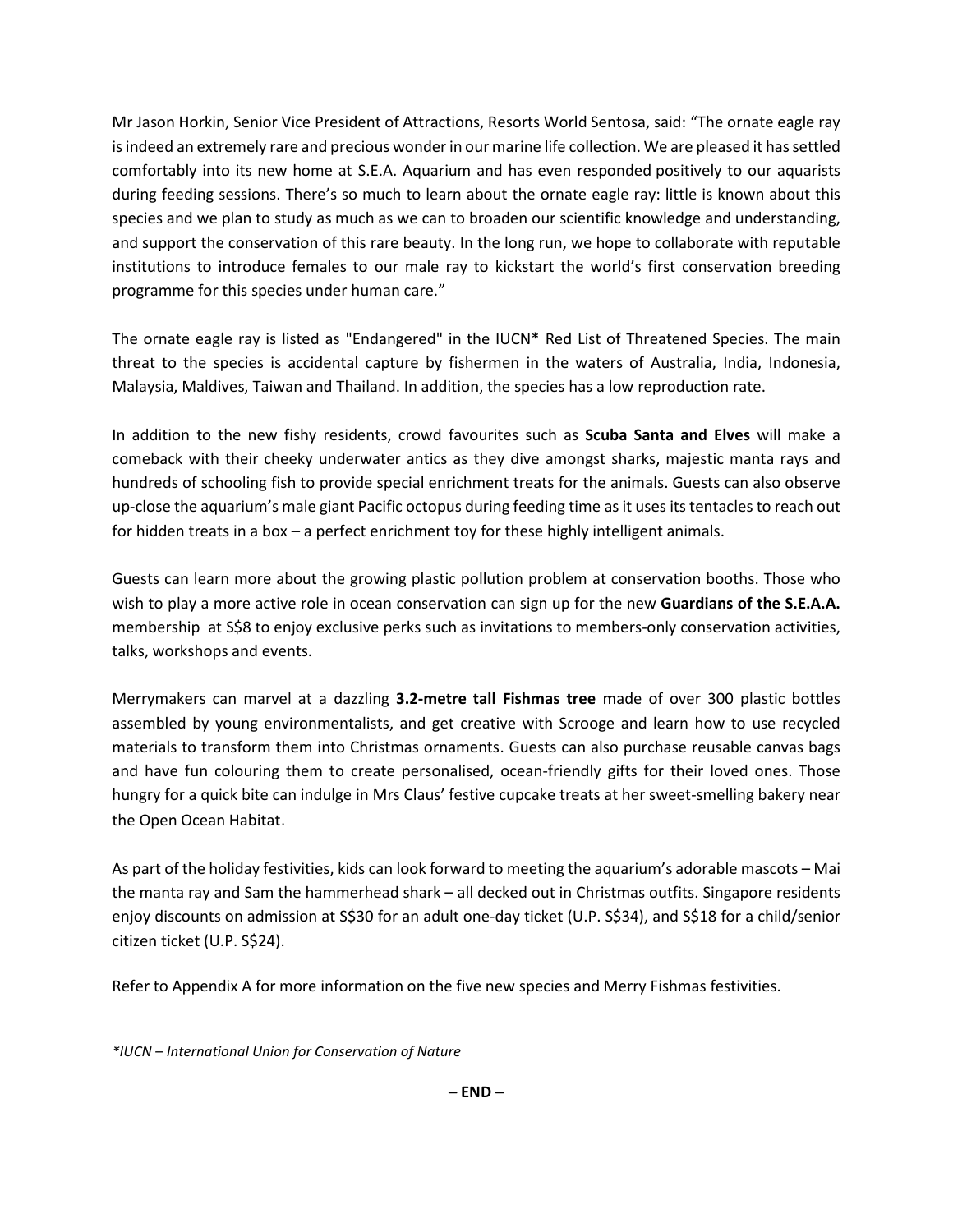### **ABOUT S.E.A. AQUARIUM**

Opened in November 2012, S.E.A. Aquarium at Resorts World Sentosa is one of the world's largest aquariums home to more than 100,000 marine animals from across 1,000 species. Featuring more than 50 diverse habitats, S.E.A. Aquarium exhibits close to 80 threatened species including the manta ray, Clarion angelfish and a variety of beautiful corals that mirror a pristine aquatic environment. Through interactive programmes, up-close animal encounters and immersive learning journeys, S.E.A. Aquarium aims to inspire visitors to protect the world's oceans.

S.E.A. Aquarium collaborates with local and regional partners in marine conservation projects and is accredited by the Association of Zoos & Aquariums (AZA) and World Association of Zoos and Aquariums (WAZA).

### **ABOUT RESORTS WORLD SENTOSA**

Resorts World Sentosa (RWS), Asia's premium lifestyle destination resort, is located on Singapore's resort island of Sentosa. Spanning 49 hectares, RWS is home to four world-class attractions including Universal Studios Singapore, S.E.A. Aquarium, Dolphin Island and Adventure Cove Waterpark. Other attractions include the Asian flagship of a world-renowned destination spa, a casino, six unique hotels and the Resorts World Convention Centre. With the most number of Michelin stars in one destination, RWS offers award-winning dining experiences at renowned celebrity chef restaurants, establishing itself as a key player in Singapore's vibrant and diverse dining scene. The integrated resort also offers world-class entertainment, from original resident productions to concerts and public shows such as the Crane Dance and the Lake of Dreams. RWS has been named "Best Integrated Resort" since 2011 for seven consecutive years at the TTG Travel Awards which recognises the best of Asia-Pacific's travel industry.

RWS is wholly owned by Genting Singapore, a company of the Genting Group. For more information, please visit [www.rwsentosa.com.](http://www.rwsentosa.com/)

/ResortsWorldatSentosa @rwsentosa [www.rwsentosablog.com](http://www.rwsentosablog.com/) **#MerryFishmas**

### **MEDIA CONTACTS**

### **Resorts World Sentosa**

Shaiful Rizal Tel: +65 6577 9761 / +65 9170 2542 E-mail[: shaiful.malek@RWSentosa.com](mailto:loolin.chua@RWSentosa.com)

Audrey Lee Swan Yen Tel: +65 6577 9766/ +65 8198 0047 E-mail[: audrey.sylee@RWSentosa.com](mailto:audrey.sylee@RWSentosa.com)

### **Ogilvy Public Relations (for Resorts World Sentosa)**

Goh Su Fang Tel: +65 6213 7973 / +65 9118 8315 E-mail: [sufang.goh@ogilvy.com](mailto:sufang.goh@ogilvy.com)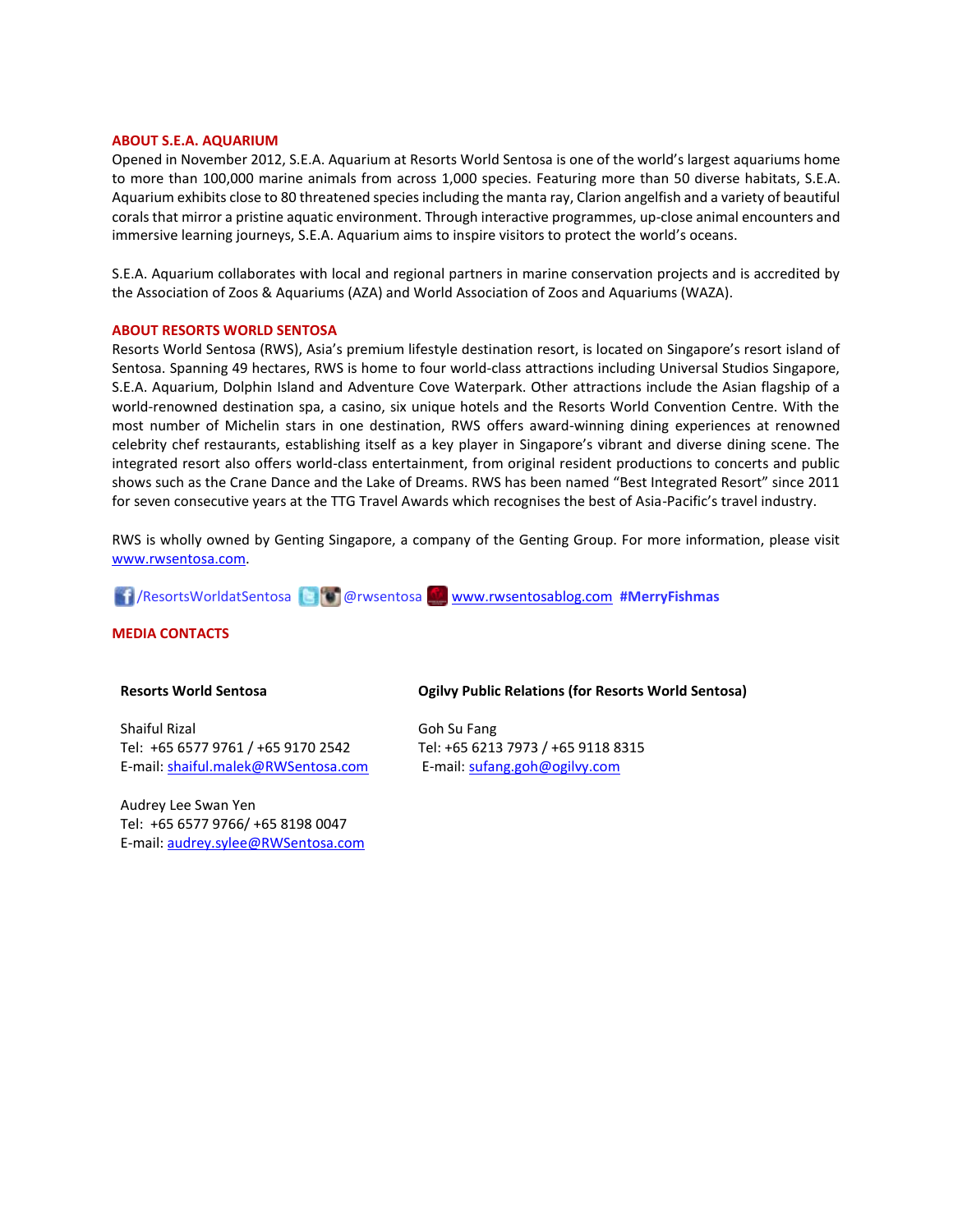### **Appendix A: Latest Animal Residents and Merry Fishmas Activities**

### **Note to Editors**

- 1. Video on the five newest fishy residents (including ornate eagle ray) can be viewed [here](https://youtu.be/dWk0NkVGZ-A)
- 2. Photos and videos can be downloaded fro[m https://app.box.com/v/MerryFishmas2017](https://app.box.com/v/MerryFishmas2017)
- 3. All photos and videos are to be attributed to **Resorts World Sentosa**

| <b>PROGRAMME</b>                                   | <b>VENUE &amp; TIMINGS</b>                                                                                                                                                                                                                   |
|----------------------------------------------------|----------------------------------------------------------------------------------------------------------------------------------------------------------------------------------------------------------------------------------------------|
| <b>Scuba Santa and Elves Underwater Adventures</b> | <b>Animal Feeding Sessions (Daily)</b><br>Shipwreck Habitat: 2pm<br>Coral Garden: 12pm<br>Open Ocean Habitat: 4pm<br>Show<br>Venue: Open Ocean Habitat<br>3.30pm daily<br>Additional show at 1.45pm on 2, 3, 9, 10, & 16 Dec<br>to 1 January |
| <b>Octopus Enrichment</b>                          | Giant Pacific Octopus Habitat: 2.30pm (daily)                                                                                                                                                                                                |
| <b>Meet Scrooge at the Recycling Workshop</b>      | Ocean Gallery: 12.30pm, 1.30pm, 3.00pm and 4.15pm                                                                                                                                                                                            |
| <b>Take Action Against Plastic Pollution &amp;</b> | Various conservation booths: all-day                                                                                                                                                                                                         |
| Sign Up for Guardians of the S.E.A.A. Membership   |                                                                                                                                                                                                                                              |
| Meet & Greet:                                      |                                                                                                                                                                                                                                              |
| Mai the manta ray                                  | Ocean Dome: 2.15pm                                                                                                                                                                                                                           |
| Sam the hammerhead shark                           | Ocean Gallery: 3.45pm                                                                                                                                                                                                                        |
| Mrs Claus' Bakery                                  | Ocean Gallery: all-day                                                                                                                                                                                                                       |



### **Ornate eagle ray**

S.E.A. Aquarium's male ornate eagle ray arrived on 24 August 2017 and has a 1.2m wingspan and weighs 15kg. It arrived from Cairns Marine, a \*WAZA-accredited supplier which provides fish, corals and ongoing care to aquariums around the world.

The ornate eagle ray is found in the Western and Eastern Indian Ocean, and the Northwest and Western Central Pacific Ocean. They are commonly seen cruising along sandy beaches in shallow waters.

The whip-like tail of an ornate eagle ray can grow longer than its wing span. Rays usually have a stinging barb on the tail, but the ornate eagle ray is not equipped with one. It possesses extremely hard teeth to crush through the shells of snails, mussels and crustaceans. This species is viviparous, giving birth to four to six live young.

\*World Association of Zoos and Aquariums (WAZA), whose goal is to guide, encourage and support the zoos, aquariums and like-minded organisations of the world in animal care and welfare, environmental education and global conservation.